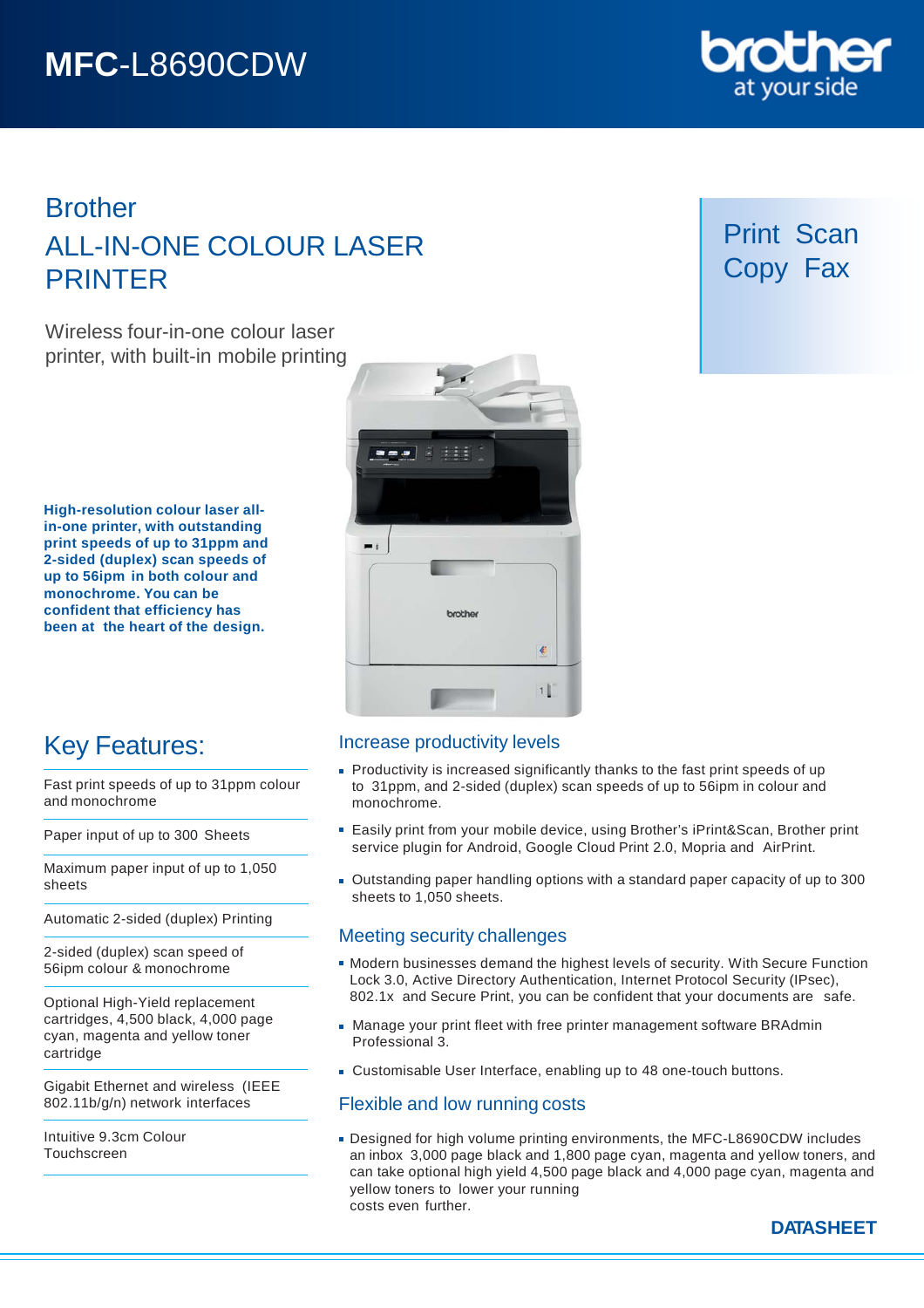#### **General**

| <b>Technology</b>                             | Electrophotographic Laser Printer                                                                                                                                                                                                                                                            |
|-----------------------------------------------|----------------------------------------------------------------------------------------------------------------------------------------------------------------------------------------------------------------------------------------------------------------------------------------------|
| <b>Laser Classification</b>                   | Class 1 laser product (IEC 60825-1:2007)                                                                                                                                                                                                                                                     |
| Processor                                     | 800MHz - Sub: 133Mhz                                                                                                                                                                                                                                                                         |
| <b>Local Interface</b>                        | Hi-Speed USB 2.0 & USB Host                                                                                                                                                                                                                                                                  |
| <b>Wired Network Interface</b>                | Gigabit Ethernet 10Base-T/100Base-TX/1000Base-T                                                                                                                                                                                                                                              |
| Wireless Network Interface                    | IEEE 802.11b/g/n                                                                                                                                                                                                                                                                             |
| <b>Standard Memory</b>                        | 512MB                                                                                                                                                                                                                                                                                        |
| <b>Display</b>                                | 9.3cm Colour Touchscreen                                                                                                                                                                                                                                                                     |
| <b>Shortcuts</b>                              | 48                                                                                                                                                                                                                                                                                           |
| <b>Colour Printer</b>                         |                                                                                                                                                                                                                                                                                              |
| <b>Print Speed Standard (A4)</b>              | Up to 31ppm (pages per minute) colour &<br>monochrome                                                                                                                                                                                                                                        |
| <b>Print Speed 2-sided</b><br>(duplex) (A4)   | Up to 14 sides per minute (7 sheets per minute)<br>colour & monochrome                                                                                                                                                                                                                       |
| <b>Resolution</b>                             | 2,400dpi (2,400 x 600dpi), 600 x 600dpi                                                                                                                                                                                                                                                      |
| Quiet Mode                                    | A mode to reduce the printing noise by reducing<br>the print speed to 15ppm                                                                                                                                                                                                                  |
| <b>FPOT (First Print Out Time)</b>            | Less than 15 seconds colour & monochrome<br>from ready mode                                                                                                                                                                                                                                  |
| Warm-Up Time                                  | Less than 31 seconds from sleep mode                                                                                                                                                                                                                                                         |
|                                               |                                                                                                                                                                                                                                                                                              |
| <b>Print Languages</b>                        | PCL6, BR-Script3 (PostScript®3™Language<br>Emulation), PDF 1.7, XPS 1.0                                                                                                                                                                                                                      |
| <b>Embedded Fonts (PCL)</b>                   | 66 scalable fonts, 12 bitmap fonts, 16 barcodes                                                                                                                                                                                                                                              |
| <b>Embedded Fonts</b><br>(Postscript)         | 66 scalable fonts                                                                                                                                                                                                                                                                            |
| <b>Embedded Barcodes (PCL)</b>                | Code39, Interleaved 2 of 5, FIM (US-PostNet),<br>Post Net (US-PostNet), EAN-8, EAN-13, UPC-A,<br>UPC-E, Codabar, ISBN (EAN), ISBN (UPC-E),<br>Code128 (set A, set B, set C), EAN128 (set A,<br>set B, set C), Code93, GS1Databar, MSI                                                        |
| <b>Printer Driver</b>                         |                                                                                                                                                                                                                                                                                              |
| <b>Windows</b> <sup>®</sup>                   | Windows $10^{\circ}$ (32 & 64 bit editions)<br>Windows $8^{\circ}$ (32 & 64 bit editions)<br>Windows 7 <sup>®</sup> (32 & 64 bit editions)<br>Windows® Server 2016, 2012, 2012R2 & 2008R2<br>Windows® Server 2008 (32 & 64 bit editions)*<br>*Windows® Server supports network printing only |
| Macintosh <sup>5</sup>                        | Mac OS v10.10.5, v10.11.x, v10.12                                                                                                                                                                                                                                                            |
| Linux <sup>5</sup>                            | CUPS, LPD/LPRng (x86/x64 environment)                                                                                                                                                                                                                                                        |
| <b>PostScript Universal Printer</b><br>Driver | Driver for Windows® that enables you to print to<br>any network or locally connected Brother laser<br>printer that supports PostScript                                                                                                                                                       |
| <b>PCL</b> Driver                             | Generic PCL XL driver                                                                                                                                                                                                                                                                        |

### Printer Functions

| N-up Printing                        | Reduce up to 2, 4, 9, 16 or 25 A4 pages into<br>just one A4 page (Mac, up to 2, 4, 6, 9, or<br>16)                                                                                                                                                                                                                                                                                                                                                                              |
|--------------------------------------|---------------------------------------------------------------------------------------------------------------------------------------------------------------------------------------------------------------------------------------------------------------------------------------------------------------------------------------------------------------------------------------------------------------------------------------------------------------------------------|
| <b>Poster Printing</b>               | Enlarge 1 A4 page into a poster using 4, 9,<br>16 or 25 A4 pages                                                                                                                                                                                                                                                                                                                                                                                                                |
| <b>Watermark Printing</b>            | Watermark your documents with predefined<br>text or with your own user-defined messages                                                                                                                                                                                                                                                                                                                                                                                         |
| <b>ID Printing</b>                   | Add identification to your printed documents<br>(date & time, short custom message or PC<br>username)                                                                                                                                                                                                                                                                                                                                                                           |
| Automatic 2-sided (duplex)<br>Print  | Print on to both sides of the paper<br>automatically                                                                                                                                                                                                                                                                                                                                                                                                                            |
| Manual 2-sided (duplex)<br>Print     | Manual 2-sided (duplex) printing<br>(recommended for media not supported by<br>automatic 2-sided (duplex) print)                                                                                                                                                                                                                                                                                                                                                                |
| <b>Booklet Printing</b>              | Print documents in A5 booklet format using<br>automatic or manual 2-sided (duplex) print                                                                                                                                                                                                                                                                                                                                                                                        |
| <b>Print Profiles</b>                | Store your favourite driver settings as profiles<br>to easily recall them                                                                                                                                                                                                                                                                                                                                                                                                       |
| <b>USB Host</b>                      |                                                                                                                                                                                                                                                                                                                                                                                                                                                                                 |
| <b>Direct Print</b>                  | Print directly from a USB flash memory drive.<br>The supported file formats include: PDF<br>version1.7, JPEG, Exif+JPEG, PRN (created by<br>own printer driver), TIFF (scanned by Brother<br>model), XPS version 1.0                                                                                                                                                                                                                                                            |
| <b>Direct Scan</b>                   | Scan directly to a USB flash memory drive. The<br>supported file formats include: PDF, PDF/A,<br>Secure PDF, Signed PDF, JPEG, XPS, TIFF                                                                                                                                                                                                                                                                                                                                        |
| <b>Standard Paper Handling</b>       |                                                                                                                                                                                                                                                                                                                                                                                                                                                                                 |
| Paper Input <sup>2</sup>             | Lower Tray - 250 sheets<br>Multi Purpose Tray - 50 sheets<br>Automatic Document Feeder - 50 Sheet                                                                                                                                                                                                                                                                                                                                                                               |
| Paper Output <sup>2</sup>            | Face Down - 150 sheets<br>Face Up (Straight Paper Path) - 1 sheet                                                                                                                                                                                                                                                                                                                                                                                                               |
| <b>Optional Paper Handling</b>       |                                                                                                                                                                                                                                                                                                                                                                                                                                                                                 |
| Paper Input <sup>2</sup>             | 250 Sheets (LT-330CL)<br>Maximum of 3 optional trays                                                                                                                                                                                                                                                                                                                                                                                                                            |
| <b>Media Specification</b>           |                                                                                                                                                                                                                                                                                                                                                                                                                                                                                 |
| <b>Media Types &amp; Weights</b>     | Standard Tray - plain, recycled, coloured and<br>letterhead (between 60 - 105q/m <sup>2</sup> )<br>Multi Purpose Tray - plain, recycled, bond,<br>coloured, letterhead and glossy <sup>9</sup> paper<br>(between 60-163g/m <sup>2</sup> )<br>2-sided (duplex) Print - plain, recycled,<br>coloured, letterhead and glossy <sup>9</sup> paper<br>(between 60 - 105g/m <sup>2</sup> )<br>Automatic Document Feeder - Plain & recycled<br>paper (between 64 - 90g/m <sup>2</sup> ) |
| <b>Envelope &amp; Label Printing</b> | Yes, from the Multi Purpose Tray: support for<br>10 envelopes up to 10mm total thickness                                                                                                                                                                                                                                                                                                                                                                                        |
| <b>Media Sizes</b>                   | Standard Tray - A4, Letter, A5, A5(Long Edge),<br>A6, Executive, Legal, Folio, Mexico Legal<br>Multi Purpose Tray- Width: 76.2mm to 215.9mm<br>Length: 127mm to 355.6mm<br>Automatic Document Feeder - Width: 105mm<br>to 215.9mm Length: 147.3mm to 355.6mm<br>2-sided (duplex) Print-A4                                                                                                                                                                                       |

<sup>1</sup> Approx declared yield value in accordance with ISO/IEC 19798<br><sup>2</sup> Calculated with 80g/m<sup>2</sup>paper<br><sup>3</sup>Windows® & Mac only<br><sup>3</sup> Optional download<br><sup>8</sup> Must be web connected<br><sup>8</sup> Maximum number of printed pages per month can b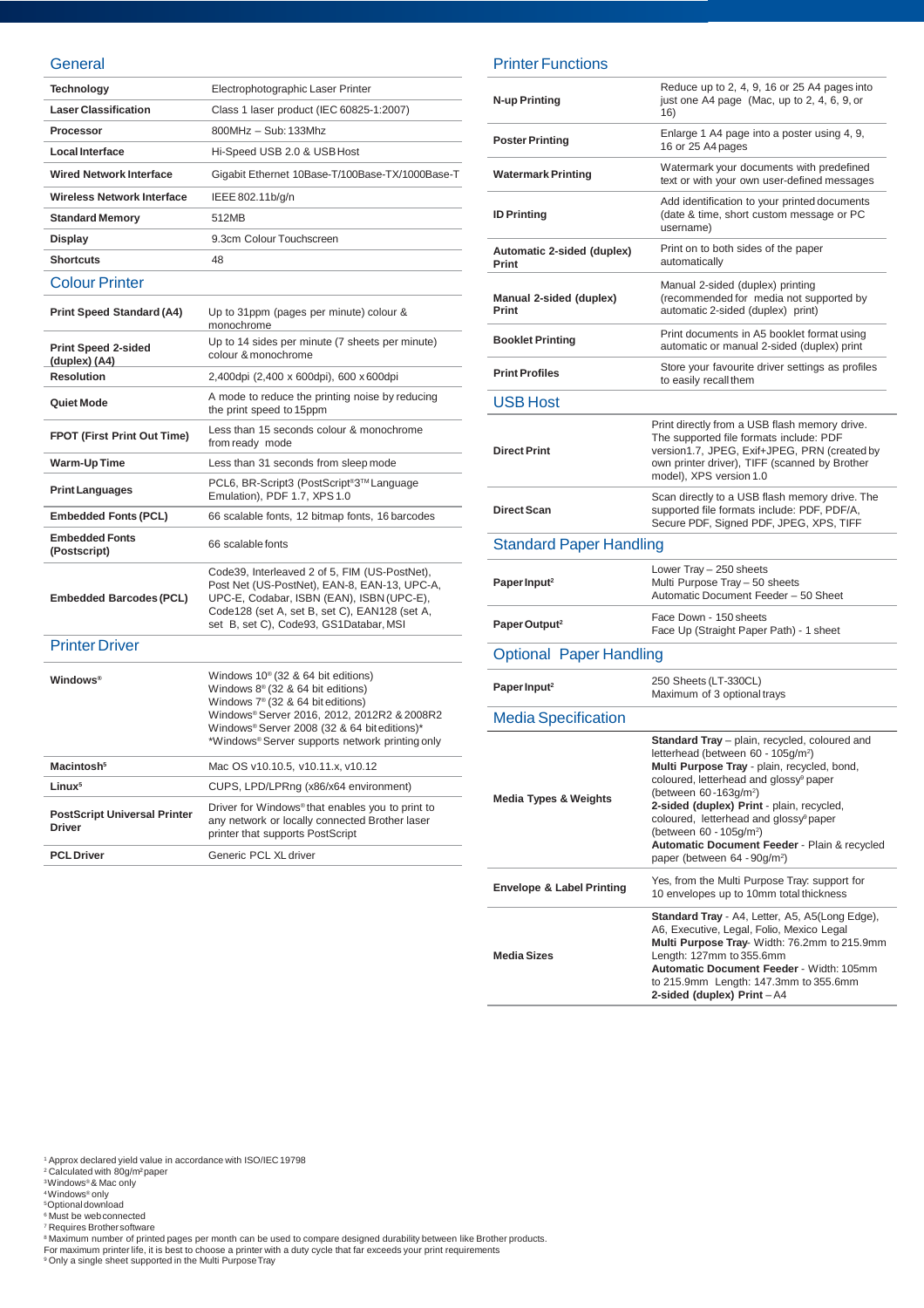#### Colour Scanner

| <b>Scanner Type</b>                                 | Dual CIS (Contact Image Sensor)                                                                                                            |
|-----------------------------------------------------|--------------------------------------------------------------------------------------------------------------------------------------------|
| Automatic 2-sided (duplex)<br>Scanning              | Yes                                                                                                                                        |
| Colour & monochrome<br>Scanning                     | Yes                                                                                                                                        |
| Scan Speed                                          | 28ipm (images per minute) colour & monochrome                                                                                              |
| 2 Sided Scan Speed                                  | 56ipm (images per minute) colour & monochrome                                                                                              |
| <b>Scan Resolution from ADF</b>                     | Up to 1,200 x 600dpi                                                                                                                       |
| <b>Scan Resolution from</b><br><b>Scanner Glass</b> | Up to 1,200 x 2,400 dpi                                                                                                                    |
| <b>Interpolated Scan</b><br>Resolution <sup>7</sup> | Up to 19,200 x 19,200dpi                                                                                                                   |
| <b>Colour Depth</b>                                 | 16, 777, 216 colour variations (48 bit)                                                                                                    |
| <b>Grey Scale</b>                                   | 256 shades of grey (8 bit)                                                                                                                 |
| Standard Functions <sup>7</sup>                     | Scan to USB, E-mail, OCR, Image & File                                                                                                     |
| <b>Network Scanning</b>                             | Scan to network folder (Windows® only), FTP,<br>SFTP, Email Server <sup>5</sup> , SharePoint & Easy Scan<br>to Email <sup>6</sup>          |
| Cloud Scanning <sup>6</sup>                         | Scan direct to Box, Dropbox, Evernote <sup>™</sup> ,<br>Google Drive™, OneDrive, Flickr, Facebook,<br>OneNote                              |
| <b>Scan Features</b>                                | Remove Background, Skip Blank Page, ID Scan,<br>1 to 2 Scan, Auto Deskew from ADF, Split PDF                                               |
| <b>Scan to Microsoft Office</b>                     | Scan to Microsoft <sup>®</sup> Word, Microsoft® Excel &<br>Microsoft <sup>®</sup> PowerPoint                                               |
| <b>Scan to Searchable PDF</b>                       | Scan documents to searchable PDF files                                                                                                     |
| <b>Scan to SharePoint</b>                           | Scan documents directly into SharePoint                                                                                                    |
| Outline & Scan <sup>6</sup>                         | Draw around items to either scan a section or<br>remove a section from the original document                                               |
| Windows <sup>®</sup> Web Services<br>Scanning       | Scan direct into Windows® (from Windows®7 &<br>onwards) without needing to install a scanner<br>driver                                     |
| Note Scan <sup>6</sup>                              | Scan and organise notes taken on the folding<br>note papers                                                                                |
| <b>Scanner Driver</b>                               |                                                                                                                                            |
| <b>Windows</b> <sup>®</sup>                         | TWAIN, WIA & ISIS<br>Windows $10^{\circ}$ (32 & 64 bit editions)<br>Windows®8 (32 & 64 bit editions),<br>Windows®7 (32 & 64 bit editions), |
| Macintosh <sup>5</sup>                              | <b>TWAIN &amp; ICA</b><br>Mac OS v10.10.5, v10.11.x, v10.12                                                                                |
| Linux <sup>5</sup>                                  | SANE(32 & 64 bit editions)                                                                                                                 |
| <b>Address Book</b>                                 |                                                                                                                                            |
| <b>Speed Dials</b>                                  | 300 locations for E-mail addresses and Fax<br>numbers                                                                                      |
| <b>Group Dial</b>                                   | A combination of up to 20 groups can be stored<br>for broadcasting                                                                         |
| <b>LDAP</b>                                         | The ability to connect to an external LDAP<br>enabled address book, like Microsoft® Exchange                                               |

Colour Copier

| $Speed - (A4)$                                           | Up to 31cpm (copies per minute) colour &<br>monochrome                                                                                        |
|----------------------------------------------------------|-----------------------------------------------------------------------------------------------------------------------------------------------|
| <b>FCOT</b><br>(First Copy Out Time)                     | Less than 17 seconds colour & less than 16<br>seconds monochrome from ready mode                                                              |
| <b>Resolution</b>                                        | Up to 1,200 x 600dpi                                                                                                                          |
| <b>Multi-Copying / Stack / Sort</b>                      | Makes up to 99 copies of each page / Stacks<br>or Sorts                                                                                       |
| <b>Enlargement / Reduction</b><br>Ratio                  | Reduce or Increase document sizes from 25% to<br>400% in 1% increments                                                                        |
| N in 1 Copying                                           | Allows the user to compress 2 or 4 pages on to a<br>single A4 sheet                                                                           |
| 2in1 ID Copying                                          | Allows the user to copy both sides of an ID card<br>to a single A4 sheet                                                                      |
| <b>Grey Scale</b>                                        | 256 shades of grey are available for copying                                                                                                  |
| <b>Receipt Copying</b>                                   | Produces clearer copies of receipts                                                                                                           |
| Outline and Copy <sup>6</sup>                            | Copies or deletes areas outlined by a red pen                                                                                                 |
| Mobile / Web Based Printing & Scanning                   |                                                                                                                                               |
| <b>Brother iPrint&amp;Scan</b><br>(Android)              | Print from, scan to, send faxes, preview received<br>faxes, preview copies and check the machine<br>status from an Android device             |
| <b>Brother iPrint&amp;Scan</b><br>(iPad / iPhone / iPod) | Print from, scan to, send faxes, preview received<br>faxes, preview copies and check the machine<br>status from an iPad / iPhone / iPod Touch |
| <b>Brother iPrint&amp;Scan</b><br>(Windows® Phone)       | Print from and scan to a smart phone running<br>the Windows® Phone Operating System                                                           |
| <b>Brother Print&amp;Scan</b><br>(Windows® 8, 10 & RT)   | Print from and scan to a Windows®8, 10 or<br><b>Windows RT Tablet</b>                                                                         |
| Google Cloud Print 2.0                                   | Print most common file types from any Google<br>Cloud Print enabled application                                                               |
| <b>AirPrint</b>                                          | Print most common file types from any AirPrint<br>enabled application                                                                         |
| Mopria                                                   | Print most common file types from Mopria<br>supported Android devices                                                                         |
| <b>Brother Print Service Plugin</b>                      | Print from Android devices without a dedicated<br>App                                                                                         |
| Box <sup>6</sup>                                         | Print from and scan to Box without using a PC                                                                                                 |
| <b>Dropbox</b> <sup>6</sup>                              | Print from and scan to Dropbox without using<br>aPC                                                                                           |
| Evernote™ <sup>6</sup>                                   | Print from and scan to Evernote™ without using<br>aPC                                                                                         |
| Google Drive™                                            | Print from and scan to Google Drive™ without<br>using a PC                                                                                    |
| OneDrive <sup>6</sup>                                    | Print from and scan to Microsoft <sup>®</sup> OneDrive<br>without using a PC                                                                  |
| Flickr <sup>®6</sup>                                     | Print from and scan to Flickr <sup>®</sup> without using a PC                                                                                 |
| Facebook <sup>®6</sup>                                   | Print from and scan to Facebook <sup>®</sup> without using<br>aPC                                                                             |
| OneNote <sup>6</sup>                                     | Scan to Microsoft <sup>®</sup> OneNote without using a PC                                                                                     |
| <b>Folding Notes<sup>6</sup></b>                         | Create handy folding note papers                                                                                                              |
| Creative Centre <sup>6</sup>                             | Download and print Brother Creative Center<br>content                                                                                         |

' Approx declared yield value in accordance with ISO/IEC 19798<br>? Calculated with 80g/m²paper<br>ᢀWindows® & Mac only<br>♦Windows® only

<sup>s</sup>Optional download<br>° Must be web connected<br><sup>8</sup> Requires Brothersoftware<br>For maximum number of printed pages per month can be used to compare designed durability between like Brother products.<br><sup>8</sup> Maximum number of prin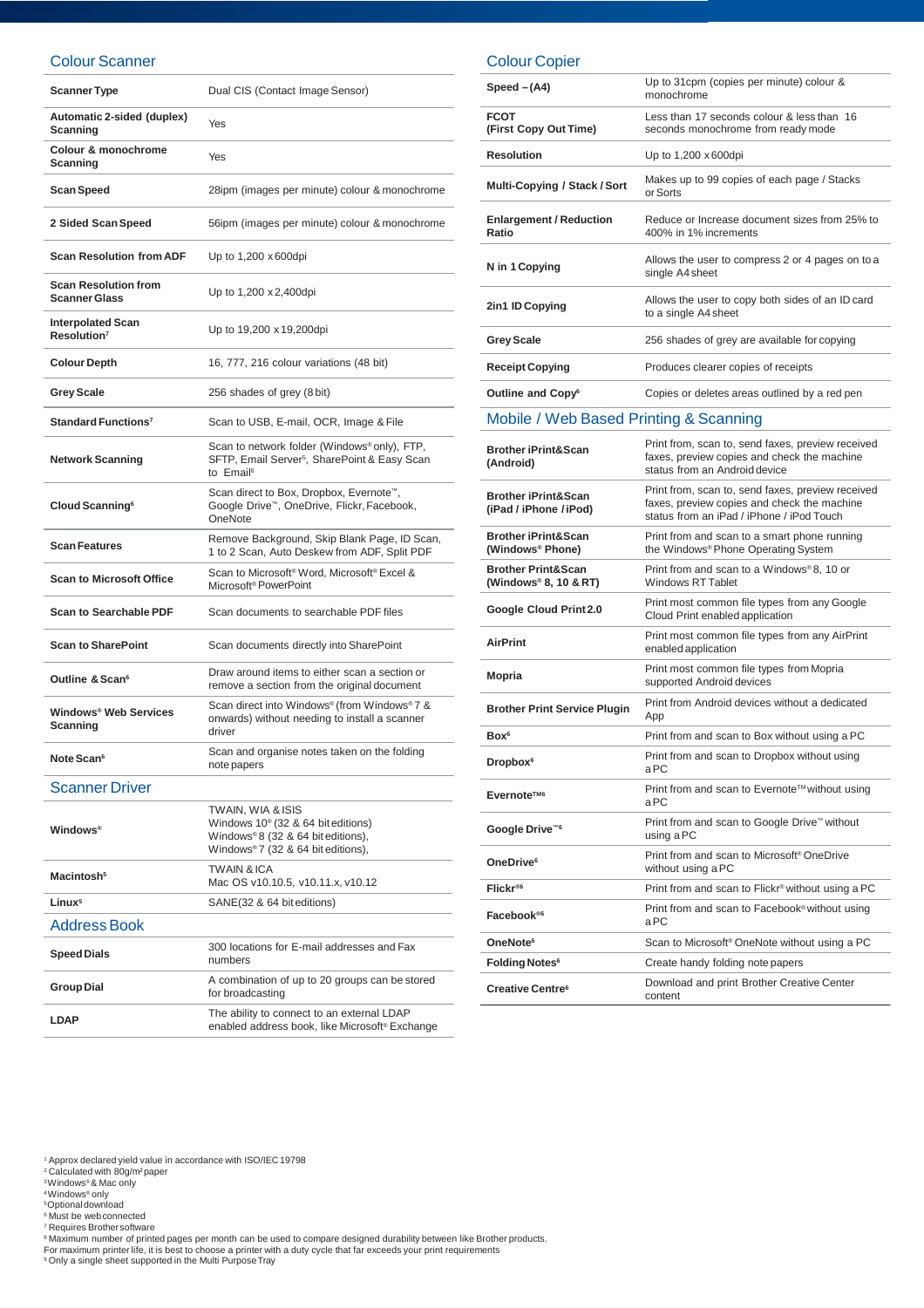#### Fax

| 33,600bps (Super G3)                                                                                                                                                                  |
|---------------------------------------------------------------------------------------------------------------------------------------------------------------------------------------|
| Yes                                                                                                                                                                                   |
| Fax documents anywhere in the world over the<br>Internet without the use of a telephone line                                                                                          |
| Sends faxes to a server                                                                                                                                                               |
| Send faxes directly from your PC                                                                                                                                                      |
| Receive faxes directly to your PC                                                                                                                                                     |
| Automatic redialling if the recipient fax is busy                                                                                                                                     |
| An electronic, alphabetical listing of stored speed<br>dials and group numbers                                                                                                        |
| Allows the user to store parts for long dialling<br>sequences in different speed dial locations                                                                                       |
| An external service that allows two telephone<br>numbers shared on a single fixed line and use<br>different ring tones                                                                |
| 3 levels and off                                                                                                                                                                      |
| Automatic recognition of fax and telephone<br>reception                                                                                                                               |
| Enables quality transmission of very small print<br>and line drawings                                                                                                                 |
| Auto / light / dark                                                                                                                                                                   |
| Transfer a fax call, answered on an extension<br>phone, to the fax machine                                                                                                            |
| Up to $50$                                                                                                                                                                            |
| Approximately 2.5 seconds per page A4<br>standard resolution                                                                                                                          |
| Up to 500 pages (ITU-T Test Chart, Standard<br>Resolution, JBIG)                                                                                                                      |
| up to 500 pages (ITU-T Test Chart, Standard<br>Resolution, JBIG)                                                                                                                      |
| Allows the operator to perform 2 different tasks<br>on the machine at the same time                                                                                                   |
| Send the same fax message to up to 350<br>separate locations (manual 50 locations)                                                                                                    |
| Stores documents for the same location in the<br>machines memory for transmission in a single<br>call                                                                                 |
| When receiving a single page document<br>longer than A4 (297mm) the fax machine will<br>automatically reduce the message to fit onto a<br>single A4 sheet                             |
| The MFC will detect line errors during fax<br>transmission and resend the page(s) of the<br>document that had an error (recipient machines<br>must share this feature for it to work) |
| Sends a fax received in memory to another pre-<br>programmed fax number or e-mail address                                                                                             |
| Allows users to remotely access their machine                                                                                                                                         |
| Allows remote access to faxes stored in the<br>machine                                                                                                                                |
| Allows users to maintain their MFC remotely                                                                                                                                           |
| Allows users to set-up the MFC from their PC                                                                                                                                          |
| 256 shades (8 bit) of grey are available for faxing                                                                                                                                   |
| Preview received faxes on the screen                                                                                                                                                  |
|                                                                                                                                                                                       |
| Add the date and time to all received faxes                                                                                                                                           |
|                                                                                                                                                                                       |

Network & S*e*curity

| <b>Wired Network</b>                      | <b>Built in Ethernet</b><br>10Base-T/100Base-TX/1000Base-T                                                                                                                                                                                                                                                                                                                                                      |
|-------------------------------------------|-----------------------------------------------------------------------------------------------------------------------------------------------------------------------------------------------------------------------------------------------------------------------------------------------------------------------------------------------------------------------------------------------------------------|
| <b>Wireless Network</b>                   | IEEE 802.11b/g/n (Infrastructure Mode / Adhoc<br>Mode)                                                                                                                                                                                                                                                                                                                                                          |
| Wi-Fi Direct™                             | Print wirelessly without having to go through<br>a wireless access point (both automatic and<br>manual methods supported)                                                                                                                                                                                                                                                                                       |
| <b>Wireless Setup Support</b>             | Wi-Fi Protected Setup (WPS)                                                                                                                                                                                                                                                                                                                                                                                     |
| <b>Wireless Applications</b>              | <b>Vertical Pairing</b>                                                                                                                                                                                                                                                                                                                                                                                         |
| <b>Network Protocols</b>                  | TCP/IP (IPv4 and IPv6)                                                                                                                                                                                                                                                                                                                                                                                          |
| IP <sub>v4</sub>                          | ARP, RARP, BOOTP, DHCP, APIPA(Auto IP),<br>WINS/NetBIOS name resolution, DNS Resolver,<br>mDNS, LLMNR responder, LPR/LPD, Custom<br>Raw Port/Port9100, POP3*, SMTP Client, IPP/<br>IPPS, FTP Client and Server, CIFS Client,<br>TELNET Server, SNMPv1/v2c/v3, HTTP/<br>HTTPS server, TFTP client and server, ICMP,<br>Web Services (Print/Scan), SNTP Client, LDAP,<br>IMAP4* *When Internet FAX is downloaded. |
| IP <sub>v6</sub>                          | NDP, RA, DNS resolver, mDNS, LLMNR<br>responder, LPR/LPD, Custom Raw Port/<br>Port9100, IPP/IPPS, POP3*, SMTP Client,<br>FTP Client and Server, CIFS Client, TELNET<br>Server, SNMPv1/v2c/v3, HTTP/HTTPS<br>server, TFTP client and server, ICMPv6,<br>SNTP Client, LDAP, Web Services<br>(Print/Scan), IMAP4*<br>*When Internet FAX is downloaded.                                                             |
| <b>Wired Network Security</b>             | APOP*, SMTP-AUTH, SSL/TLS (IPPS,<br>HTTPS, SMTP, POP3*, IMAP4*), SNMP v3,<br>802.1x (EAP- MD5, EAP-FAST, PEAP, EAP-<br>TLS, EAP-TTLS), Kerberos, Ipsec<br>*When Internet FAX is downloaded.                                                                                                                                                                                                                     |
| <b>Wireless Network Security</b>          | WEP 64/128 bit, WPA-PSK<br>(TKIP/AES), WPA2-PSK (TKIP/AES)<br>APOP*, SMTP-AUTH, SSL/TLS (IPPS,<br>HTTPS, SMTP, POP3*, IMAP4*), SNMP v3,<br>802.1x (LEAP, EAP-FAST, PEAP, EAP-TLS,<br>EAP-TTLS), Kerberos, Ipsec<br>*When Internet FAX is downloaded.                                                                                                                                                            |
| <b>Print Log To Network</b>               | Records printing activities from each individual<br>user, including network username, name of<br>document printed and number of pages, to a file<br>on a network                                                                                                                                                                                                                                                |
| <b>E-mail Notifications</b>               | Automatically have the device send an E-mail<br>to a nominated E-mail address when it requires<br>attention                                                                                                                                                                                                                                                                                                     |
| <b>E-mail Reports</b>                     | Receive usage reports on a regular basis via<br>E-mail                                                                                                                                                                                                                                                                                                                                                          |
| <b>IPv4 Filter</b>                        | Restrict which network users either can or<br>cannot access the device over the network                                                                                                                                                                                                                                                                                                                         |
| <b>Secure Function Lock 3.0</b>           | Restrict access to individual or groups of users<br>over a network. Can be used with PC User Login<br>Names for up to 200 users                                                                                                                                                                                                                                                                                 |
| <b>Setting Lock</b>                       | Restrict access to the control panel                                                                                                                                                                                                                                                                                                                                                                            |
| Secure Print <sup>3</sup>                 | Protect print jobs with a 4 digit PIN that has to be<br>entered at the control panel of the printer before<br>printing                                                                                                                                                                                                                                                                                          |
| <b>Active Directory</b><br>Authentication | Retrieve stored print jobs & control access to the<br>devices functionality by using credentials from<br><b>Active Directory</b>                                                                                                                                                                                                                                                                                |
| <b>LDAP Authentication</b>                | Retrieve stored print jobs & control access to the<br>devices functionality using credentials from an<br>LDAP supported database                                                                                                                                                                                                                                                                                |